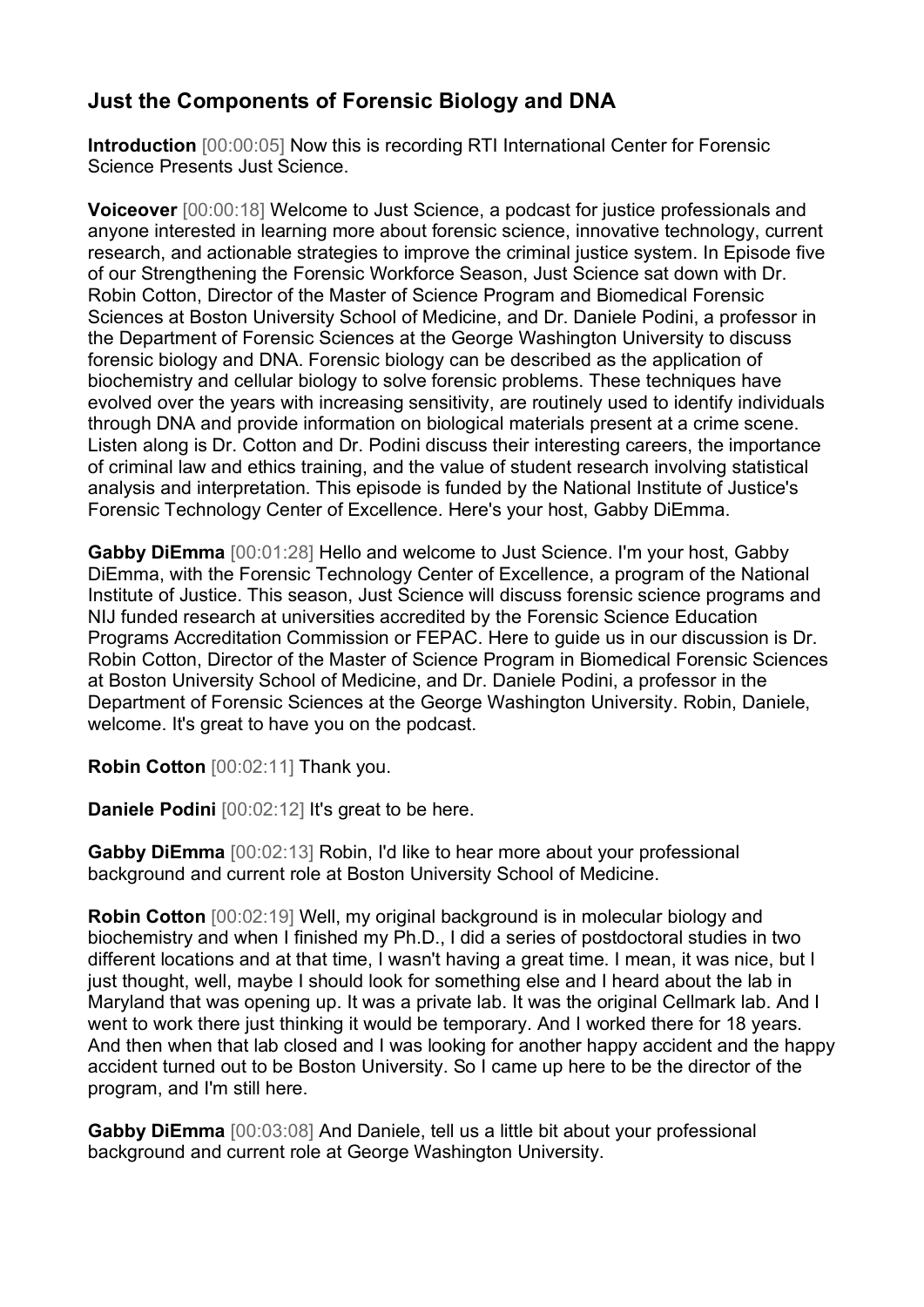**Daniele Podini** [00:03:15] I also have education in molecular biology, and I was finishing my - the equivalent of a master's in molecular biology, and I found an article about DNA fingerprinting that was fascinating. At the time in Italy, the military service was still obligatory. And so I thought maybe I can do the military service in a way that I can apply molecular biology. And so I applied to enter the Carabinieri, which is a military institution that does law enforcement on the territory. But in order to maximize my chances, I had to go through officer training school and initially I didn't end up in the crime lab. I actually ended up in the battalion doing public disorder prevention, searching for people that were kidnaped in the mountains. It was a lot of fun, actually, but it wasn't forensics. And eventually I ended up in the crime lab. And so I stayed there for another two and a half years, actually. And after that, I opened up the forensic section of a genetic laboratory. I was doing clinical genetics and they wanted to create a forensic section. So I did that. And four years later, while getting what's equivalent to a Ph.D. at the same time, I ended up at the George Washington University. And this was 18 years ago. I came here with the first round of cicadas and now I'm the chair of the Department of Forensic Sciences.

**Gabby DiEmma** [00:04:45] So I'd like to dive into today's topic a little bit and start with a question about DNA in general. In the 21st century, everyone has heard of DNA and its potential to help solve crimes. But the field of forensic biology encompasses more than just DNA. Can you define for our listeners what is forensic biology?

**Robin Cotton** [00:05:06] It's really the application of what we know about biology to a forensic question. And that's a very broad definition, right? It allows for all kinds of things, but that's really it. Everything that's done in forensic biology and DNA comes from what we know about biochemistry and cellular biology. The techniques are coming into forensics from those things. Some of them are old techniques, some of them are brand new. But forensic is the adjective, right? So biology is what you're doing and the application is a forensic application.

**Daniele Podini** [00:05:43] So I could add to that, that for the most part, we borrow methods that have been optimized and developed for other purposes. I guess the - an example that anybody can relate to, and that doesn't necessarily apply to DNA but to forensics, is blood group identification. Blood groups were studied for the purpose of for medical reasons, right? To enable effective transfusions. And then blood groups were then used and borrowed by forensic scientists to exclude individuals because they're not that identifying, but as an example. And DNA is the same thing. It has a lot of other applications and we kind of borrowed that knowledge to help us identify individuals.

**Gabby DiEmma** [00:06:32] That's a great description. Thank you. So now I'd like to hear more about your programs. Both of your universities have great FEPAC, accredited forensic biology and DNA programs. Daniele, I read that the George Washington University's forensics program is one of the oldest in the country. Can you tell us a little bit more about that?

**Daniele Podini** [00:06:50] Yes, it's one of the oldest graduate programs in the country. It was initiated in the late sixties. At the time, the FBI crime lab was very close to the Foggy Bottom campus where our university is located, and the FBI wanted to allow their scientists to get a higher level of education. Also because they were then testifying in court and it was important for them to be more reliable witnesses and have a slightly higher level of degree. So that's how it started. Eventually, it developed in what it is today, which has three different fields of studies. One is forensic molecular biology, which is DNA, one is forensic chemistry, and the other one is a Master of Science in crime scene investigation.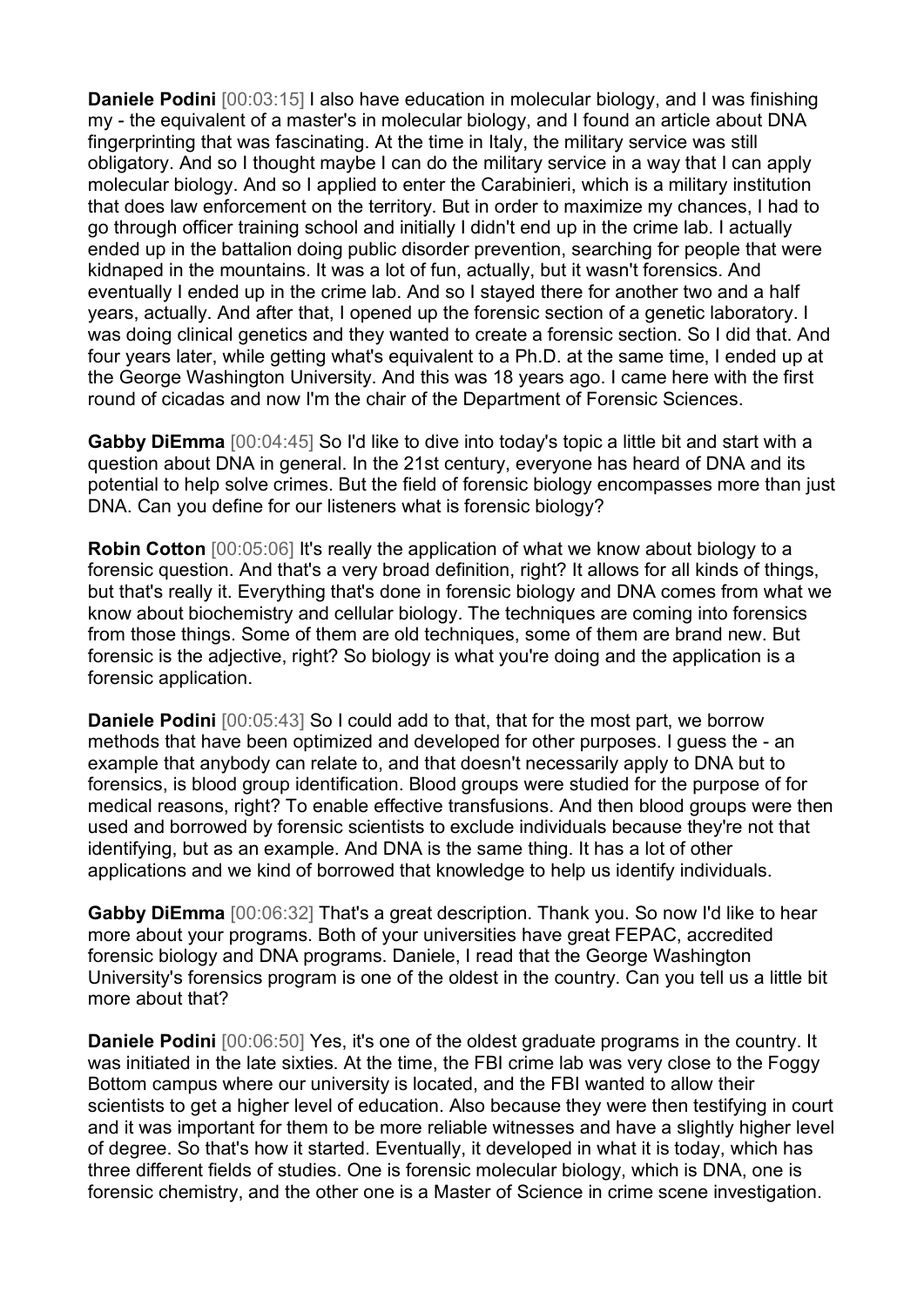**Gabby DiEmma** [00:07:39] Excellent. And Robin, you university offers a master of science in biomedical forensic sciences. Tell us a little bit more about this program and how it differs from other general forensic science programs.

**Robin Cotton** [00:07:51] Every FEPAC program is going to have a certain level of things in common. But based on our faculty expertise, the program has three tracks. One is biology and DNA, one is chemistry and toxicology, and one is pathology and death investigation. And there is no undergraduate program here. So we have a set of core courses that cover, as FEPAC requires, all the various disciplines to some extent. But our strong coverage is in the areas that I mentioned, and the program is organized mostly around those areas.

**Gabby DiEmma** [00:08:30] So one thing I noticed when looking at your curricula is that both of your programs require a criminal law and or ethics course. So I want to kind of talk about the importance of an understanding of criminal law and ethics for students planning to enter the workforce as a forensic scientist.

**Robin Cotton** [00:08:49] When you're in the lab and you're doing a case, you know, you're working very hard on a case, you're applying the best scientific techniques that you understand will help answer that question. But the real end to that case is taking that information to a jury or a judge if it's a judge trial. And if you can't do that effectively, then all the hard work you did, all that scientific expertise that you applied to that case isn't getting communicated. I mean, you have to be able to do that. And I've testified over 250 times in Frye hearings, in other kinds of admissibility hearings and in trials. If you can't do that communication in a competent way, in a relaxed and balanced way, then you're haven't really fulfilled your role as a forensic scientist. And when I started, our training was they took us down to a mock courtroom at GW and we had an afternoon of practice. That was it. And most of what I know about the law, I learned over the period of time that I was testifying. But your learning curve ought to be better than that. Right. It turned out that I didn't make any huge mistakes, which was a good thing. But you can tell when people do make huge mistakes or they simply don't do a very good job because they're having trouble making that transition from talking about science to another scientist to talking about scientists to people who aren't scientists. And so our program has two courses. They're both taught by practicing attorneys who are either prosecutors or defense attorneys. It happens are two attorneys currently are prosecutors. And the first course is just about the law. You know, what is criminal law and what are all the features of that, that they need to know? So it's basically a lecture course. The second course is all testimony practice starting out from just like a question, like tell us what your undergraduate background is. And at the end of the semester, they're doing a full trial with a judge and all the attorneys and defense attorneys. And I hope what that does is help them to understand what their role is, because trials can be difficult. Attorneys can be very difficult, and they're not all great. If you understand better how to navigate that courtroom, you're going to be able to do a better job at fulfilling the end part of your role, which is explaining the data that you produced.

**Daniele Podini** [00:11:33] And I agree with everything that Robin said, and we have similar courses here at GW. And to add to that, I would say that it's important for our graduates to have an understanding of the laws that apply to the evidence and bringing the evidence and building the evidence into court and to understand the ethics and the professional responsibility that they have throughout the process and how to not be biased by a detective that comes in with the evidence and says, I think we got it. And so they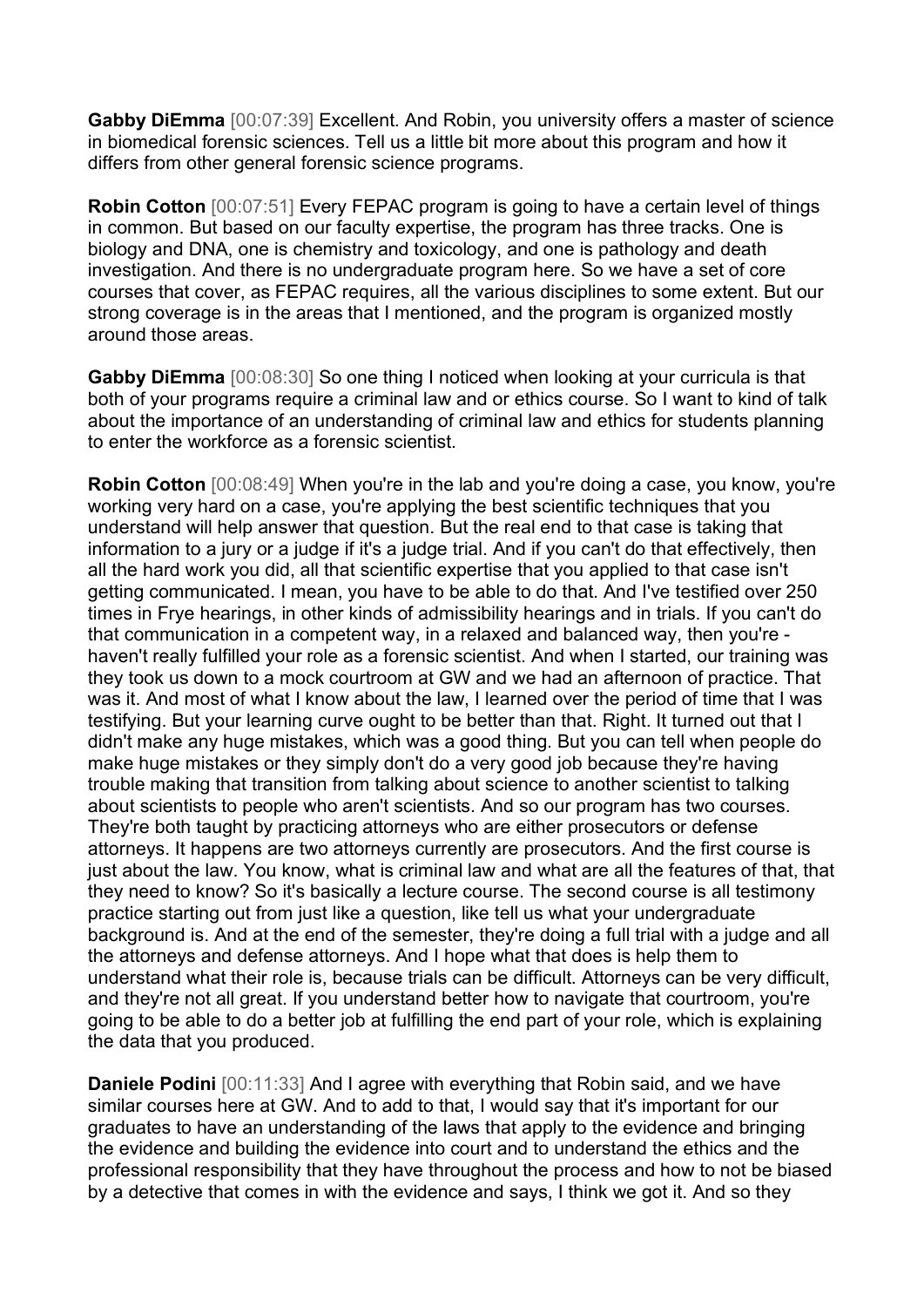should know that they've been immediately biased and the analysis on that case should be done by somebody else. So we try to give them the perspective - and we talk about mistakes that have been done by previous scientists and also some actual crimes that were committed by forensic scientists, by dry labbing some evidence, by misrepresenting the results, and also understanding how to present the evidence and the results of their analysis in the appropriate manner to the juries. Understanding that the average juror has an eighth grade science education. It might not be somebody that understand exactly what DNA is and what DNA extraction is and how that works. So they have to be able to explain complex scientific concepts in a simple way that is correct. That is right. So that the jury can then make a right decisions based on their understanding of the results. So that that is something very challenging and somewhat unique to our discipline. When I say professional responsibility, we have a big responsibility as forensic scientists because we practice a science that the next day has an immediate impact on society. A DNA match could represent, you know, an innocent suspect being exonerated or a missing person being identified and a family finding closure or, you know, somebody that might be hurt, other people being taken off the streets. And so our students have to understand their role in this whole process. And so we try to do that in our courses. And also these are also FEPAC requirements. So we are required by FEPAC in order to be accredited to give these courses, this knowledge to our students.

**Gabby DiEmma** [00:14:10] So we've discussed some of the criminal law and ethics courses that are both required by FEPAC for accreditation, but also are essential to forensic science careers in general. But one topic that is more specific to forensic biology and DNA is statistical analysis and interpretation. So what types of courses, what types of work are your students doing to be well versed in statistical analysis so that they're able to interpret their data further down the line?

**Daniele Podini** [00:14:38] Well, in our program, we have specifically for the forensic molecular biology field of study, we have a course in population genetics, which helps students understand the statistical analysis that are performed on the evidence for DNA purposes to determine the frequency of a profile and the chances of observing that profile, if the suspect is included rather than if it's somebody else in the population. Then we have a required course. The name of the course is Statistics in Forensic Sciences and there students learn about the statistic applied to all the forensic science discipline and the limitation of some of our disciplines in applying the appropriate statistics to the interpretation of evidence. But throughout the program, students learn statistics directly in each class that has components of it. So in the molecular biology classes, students learn about applying probabilistic genotyping, for example, to the interpretation of evidence and they learn how to report it. They learn the limitations of it. And there's one of the courses it's called Forensic Molecular Biology III, which specifically focuses on probabilistic genotyping and on developing validation studies for the appropriate interpretation of the evidence. And statistics is a major component of those courses and about interpreting DNA results.

**Robin Cotton** [00:16:21] We have a slightly different set up, but the importance of statistics is becoming more and more and more obvious. So it's really critical that students either come to the program with sufficient statistics from undergraduate. We don't have a specific course in the program, but because we're here at the medical school, there are several statistics courses and we are able to direct our students in there and we accept those courses as part of the program. So we don't have anything exactly like what Daniele's talking about. We cover, as he mentioned in the individual courses, you're covering the statistical applications that are particularly relevant to those courses. And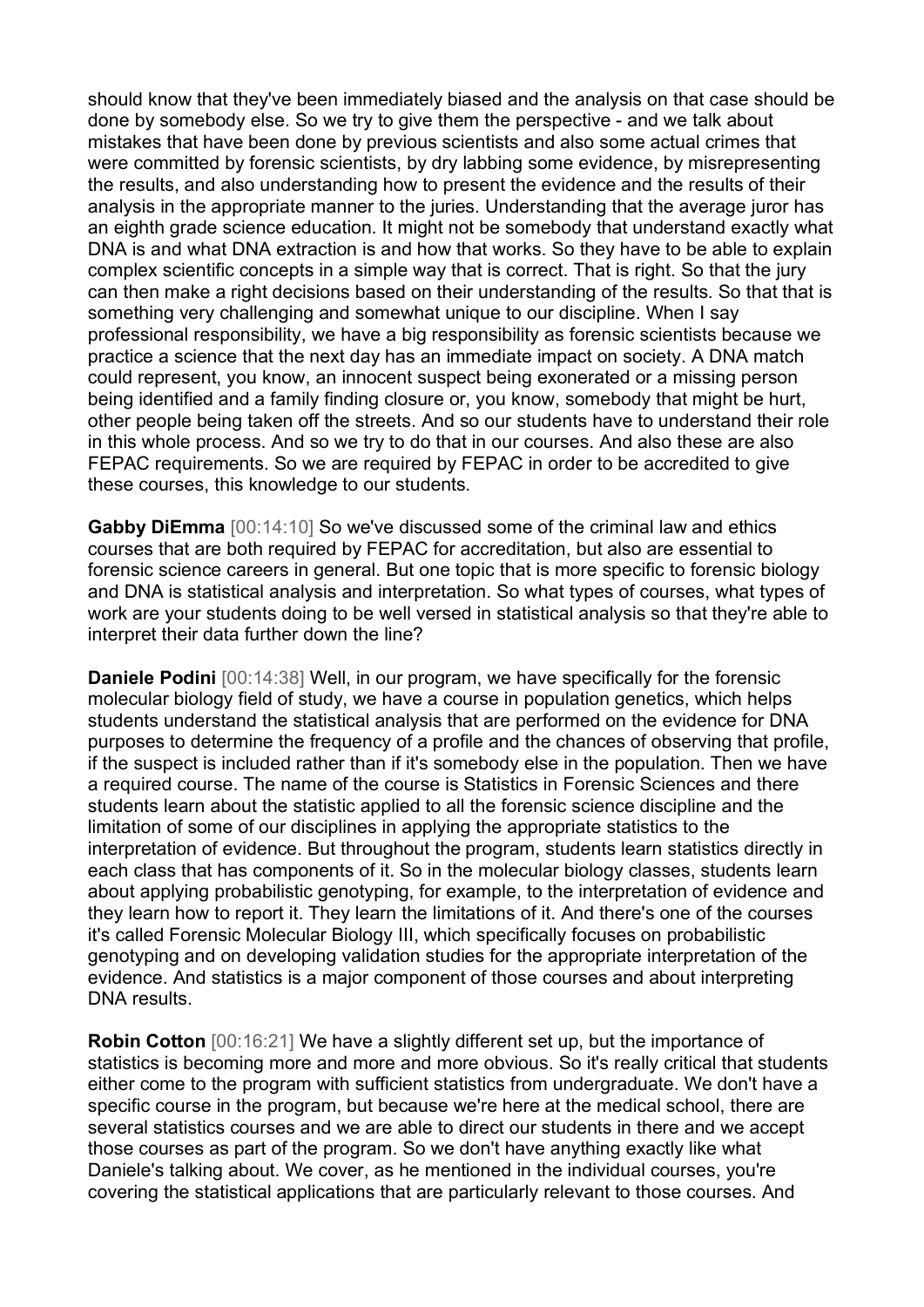then in the research projects. Now you're getting serious because now you've got a lot of research data. And how do we show that that research data, the results from experiment one are statistically significantly different than the results from experiment two. So in that case, they're learning the applications. They might be using probabilistic genotyping at an application, or they may be using one of the statistical applications just to get away from Excel and look at a bigger statistical package to apply to their data and things like that. So the faculty are guiding those decisions and it's just so critical that you don't leave without having some training in that.

**Gabby DiEmma** [00:18:05] Yeah, you can have a whole bunch of data, but if you don't have the statistics to analyze it, it's just a spreadsheet. So you mentioned research and I kind of want to jump to talking a little bit more about research. In your experience, what is the importance of students doing research in order to foster creative problem-solving skills and address forensics problems through hands on research?

**Daniele Podini** [00:18:30] Both of those things. But primarily, I think it's important for their growth as a scientist. If you don't do research, you end up being a lab technician that gets really good at pipetting and performing the tasks that they're assigned at following a protocol, right? Whereas the research makes you think outside the box, makes you have to solve problems. And research is not easy. Most of the students are, aah this didn't work I have to re-do it. Yeah, you have to read to it, but you have to redo it. But before you redo it, try to figure out what went wrong and see out how you can improve it. So read some papers on that topic. Go back and look at your results. Maybe try something different. But before you try it, you have to know why you want to try something different. So it forces them to read papers to think about things, to sometimes to work hard, to stay late in the lab or to come in on the weekends. It's not something necessarily enjoyable for for every student. And some are - some love it. Some not so much. But eventually they all appreciate the process and that what they, what they come out with on the other side. And it also helps the community, of course, because we try to select research projects that can generate the new knowledge and help the practitioners and the industry develop new tools, new methods for improving human identification via DNA.

**Robin Cotton** [00:20:11] The idea that you might go into a crime lab and you're going to do DNA analysis and you're going to have a protocol and everything is going to be the same, doesn't actually work out in practice. And there are lots of issues, whether it's DNA or whether it's chemistry. I mean, people in toxicology, when a new drug is developed, they have to develop a new assay. You know, they can't just say, well, it's kind of like cocaine, so we'll just see if that assay will work. And the same thing is true that not all DNA samples are the same. Occasionally something goes wrong in the lab and isn't working properly or you're not getting very much DNA out. Somebody's got to be able to think that problem through, and that's really what research is all about. I have a problem. How do I figure out what the answer to that problem is in a very systematic way? And it's critical. And then the other thing that Daniele mentioned is reading the scientific literature. The requirement for reading the scientific literature for laboratories is that you have to demonstrate that you read some papers. In some labs that, you know, a paper a month. In some labs, that's a paper a year. The number of papers that are published during the year that are significant go way beyond that. In the laboratory with a lot of practicing professionals and a heavy caseload, it's work that they may feel that they don't have time to do. But sometimes it's really critical. And, you know, the role of the technical leader is to guide the lab. The technical leader needs these skills, needs these research skills, needs to be able to read the literature and keep up and implement improvements that have come out of the research that's been done. And the other thing is, at least from my perspective,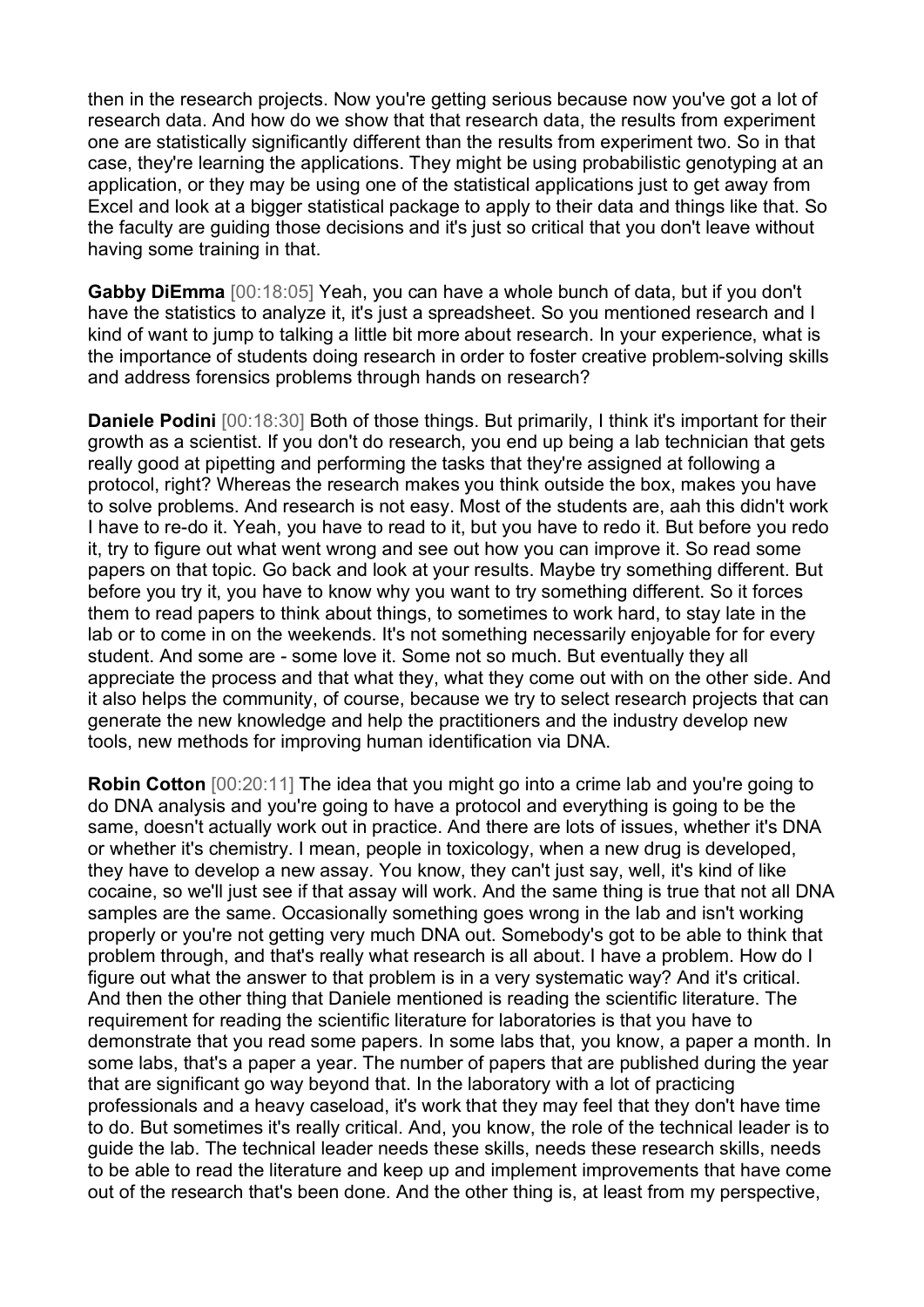the most fun I have is not teaching a big course. It's doing research projects. And sometimes it's not just the student who doesn't understand what went wrong. You're going like, Oh my God, what went wrong? I thought I knew how this was going to turn out and it didn't turn out that way. Why? So that's really the most fun.

**Daniele Podini** [00:22:28] Inspired by what Robin said, the best part of my job is definitely working with the students on research projects. It's a moment in which we learn a lot too, because we're doing something that we've never done. We're doing research. So we we don't know what's going to happen. We don't know necessarily the answer. So we're figuring it out together. Yes, we have more experience, so maybe it's easier for us to troubleshoot. But it really teaches you how to learn, which is a tool. I always tell my students, I know for sure what the technique you're going to use the first case you process because it's what I'm teaching you. But I have no clue of the technology you're going to be using when you're about to retire. You know, however many years from now and you're going to have to learn everything in between. And when there's something new in order to use it appropriately, you need to understand that. You need to learn how that works and learn its limitations and learn how you can make mistakes. And so research really helps students be prepared to do that.

**Robin Cotton** [00:23:38] And I want to bring that thought back to the courtroom question, because I've read transcripts where an analyst has gone to court and in response to some question, has said, that's what my technical leader decided. When they answer that question, that's what my technical leader decided, they just gave up their expertise. They just said, I don't really totally understand that and I'm going to tell you I just accepted what my technical leader said. That's the point. So the lab is doing validation, making a change based on that validation and implementing that change in the protocol. That research experience that the student got at the master's level needs to go backwards then and be applied, even if they weren't part of that validation, they need to go look at that data, understand what it said, how that change to the protocol was made, and then they don't they just say, yes, we made a change to the protocol based on our validation. They can answer a question about it. They don't have to sit there. And basically, in so many words say, I don't know. Now, there are times in court when you do have to say, I don't know because you really don't. But that's not the time.

**Gabby DiEmma** [00:25:00] What you both are saying is really resonating with me. I did research all throughout undergrad and graduate school and I always tell people I love research. But I mean, Murphy's Law, anything that can go wrong will go wrong. And you experience that firsthand through research. And you have to adapt and solve the next problem. Okay, why didn't it work? And I think that's a really important aspect and I'm really glad you brought that up. Building off something that Daniele mentioned, the field of DNA analysis is always rapidly evolving in terms of both the technology that's being used and our ability to detect lower and lower levels of DNA, degraded DNA, low copy number, sequence variance. How does your program stay on the cutting edge and how has it evolved over the years?

**Daniele Podini** [00:25:53] So we try to expose students to the latest technology that is being used in crime labs, and we try to anticipate what's the next big thing that's going to be used in crime labs. So in our case, and also in Robin's lab, we're doing - applying massively parallel sequencing technology to forensic DNA analysis. Now, I want to say something that, it's kind of a slight criticism to the forensic world, we are very slow in adapting - adopting new technologies, and we still specify that when we talk about sequencing, we're talking about - you referred to it as massively parallel sequencing or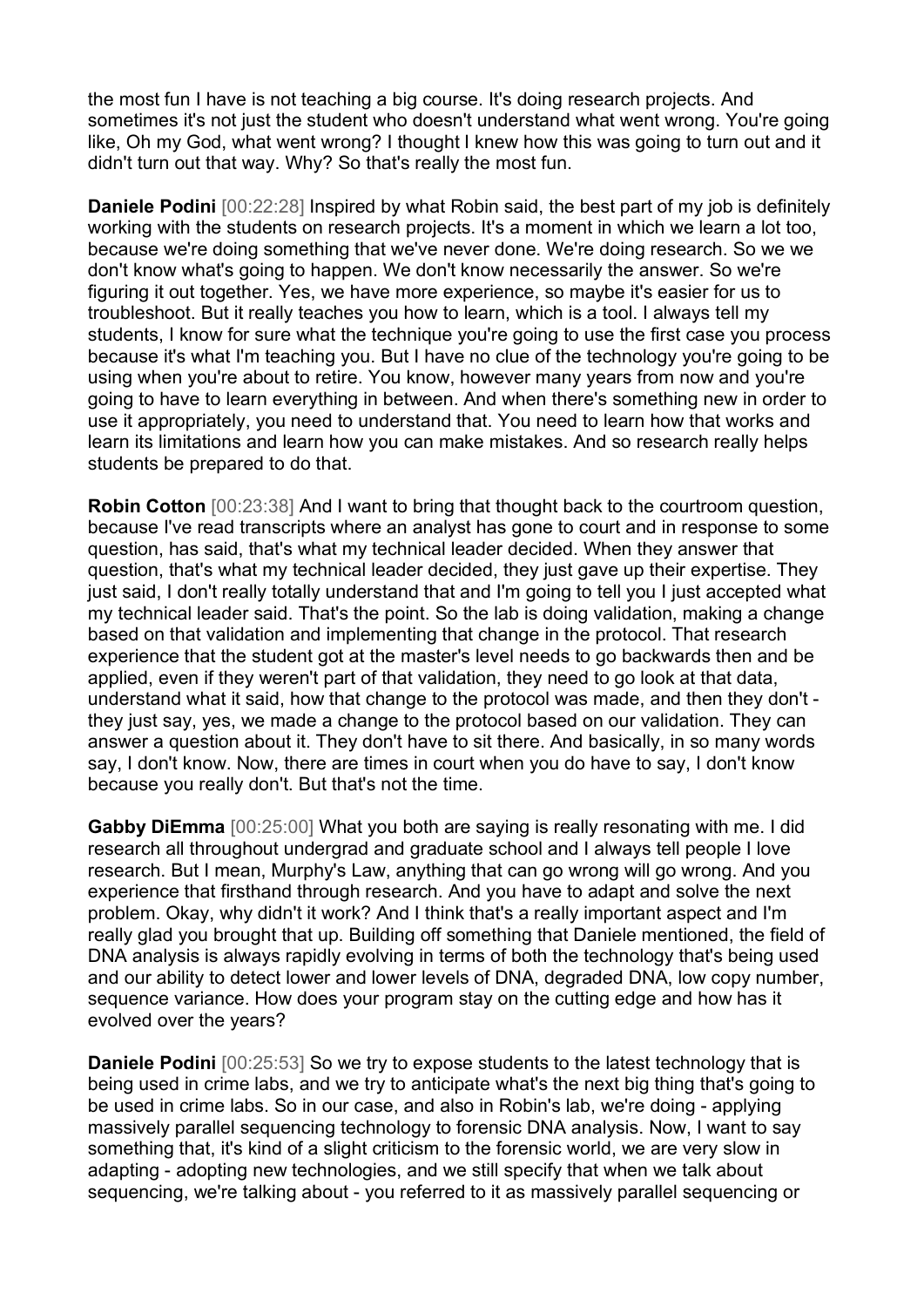people call it also next generation sequencing. Nobody else in the DNA sequencing world specifies that because that's how you sequence DNA everywhere else. So in forensic, we're still using a technology for DNA analysis that is somewhat obsolete for the clinical genetics world. And that's because we don't necessarily focus on the sequence of DNA, but rather on the size of certain fragments of DNA. But the sequencing technology is getting us access to a lot more information that we can get from DNA. And so I think it's eventually going to be common practice. And our research here is to support that shift. But I don't know exactly when. We're also for the class I mentioned earlier on the probabilistic genotyping. So one of the things that we've seen is that the community is now shifting to the use of these types of software for interpreting DNA evidence. And validation is a big component of implementing appropriately these technologies. And so we try to prepare students to validation of these types of tools. And the idea is to maximize the chances of our students to be employed, to make them very attractive to employers. As they hire them, they may not be able to use them for case work immediately because they have to go through some training, but if they are aware of how a validation study is being performed and how the software works, they can support that process immediately. And so becoming impactful immediately as they enter a crime lab.

**Robin Cotton** [00:28:37] We have a similar situation here. We are also doing some DNA sequencing. I'm a little behind Daniele in my exposure to DNA sequencing, but we're getting there. In fact, we had a research problem a couple of years ago, and we had these sequence differences and I simply couldn't really figure out why we were seeing this. And Daniele was the person that I called up to say, hey, I have a sequence issue and maybe you can help me understand that a little bit better. And it's really fun because there are university to university collaborations, or at least - and sometimes those are discussions and sometimes they're collaborations and they're also within the research realm of the projects that the students are doing, there's also collaborations with industry where they have a new instrument or a new technique or something that they want to work out. And it's not quite ready for the crime lab, but it's definitely ready for people outside of their own company to look at it. So there's all kinds of opportunities to do things that are brand new. And then sometimes the brand new questions are just questions that you can apply the techniques you already have to, but the question is not been asked before.

**Gabby DiEmma** [00:30:05] I'd be interested in hearing about any NIJ funded research or any research in general that your students have been conducting in forensic science.

**Daniele Podini** [00:30:13] I guess the first funded project was in 2009, and that was to develop an assay for targeting single nucleotide polymorphisms, which are single base changes in the genome that could help predict the ancestry of individuals and also physical traits like eye color, hair color, skin pigmentation. And the idea was to give investigators an extra tool when a DNA profile obtained from the evidence doesn't match any of the suspects or any of the DNA profiles in the database. What other information can we provide to the investigators that might help them narrow the pools of suspects and maybe corroborate the testimony of a witness and maybe cameras that are around knowing that a person with certain traits walked by at that time might be useful. So interestingly, the technology that we used, that which was kind of a strong point of that proposal, was that it was a method called the snapshot, which could be used with the genetic analyzers that were used for forensic DNA analysis in crime maps, which is now kind of obsolete because now you can use these other technologies that we have available. And then another project on developing an assay to automate sperm detection from evidence. So we developed this technology which was called proximity ligation assay, which is a method to detect the proteins very, very sensitive. It worked really well, but it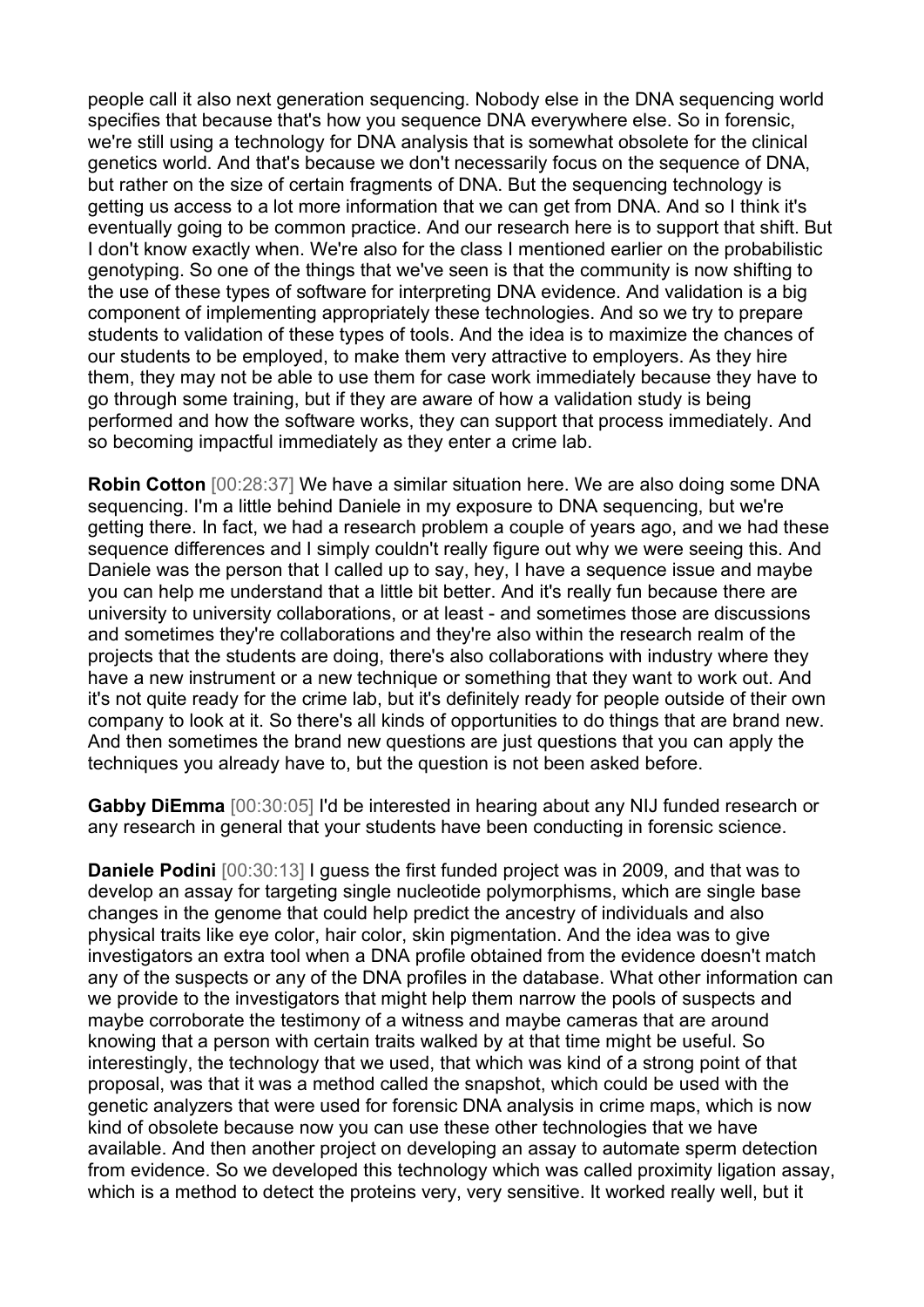ended up not being picked up by the industry. So no kits were developed for the forensic community. And so it was never really turned into a product, unfortunately. Now we've been working for a few years on a new type of genetic marker called microhaplotypes, which are a set of snips within a region that are closely connected with each other, that can be very informative and have some advantages over the technology that is normally used in crime labs, which is based on short tandem repeats. So I've been working on that and on adapting probabilistic genotyping technologies to the use of these new types of markers.

**Robin Cotton** [00:32:48] Our program has a little bit more varied history in terms of financial support for projects, and a lot of that's come from other sources other than a NIJ, but we have a collaboration currently with researchers at UVA and that is NIJ funding to UVA and also to us to look at new procedures for doing differential extractions. We have some new chemistry that was developed here and they are developing instruments at UVA. And so we hope to combine that new chemistry because so many samples come into the labs that are from sexual assault. And currently those protocols, all part of them can be done on robotics are very tedious the front end where you can't do it on robotics. And people have been trying to develop new ways of doing differential extraction for 30 years. But essentially most of the procedures go back to the original procedure that was published in 1985. So they're not identical, and they may have the DNA extraction end on a robot, but the front end separation is the same. So we're working on that and we have some support from NIJ and of course NIJ has supported all kinds of fascinating projects over the years. So the contributions they've made via that research has been huge.

**Gabby DiEmma** [00:34:26] Very interesting. It's great to hear about the different projects you guys are working on. So we are running near the end of our time. Are there any final thoughts you would like to share for our listeners?

**Daniele Podini** [00:34:37] I would like to say something about the the CSI shows, right? Everybody in forensics criticizes the CSI shows because they are completely unrealistic. Absolutely unrealistic. Cases are solved in a second, DNA profiles that are used as, you know, identifying drugs. I saw once a drug profile from a GC-MS being used as a DNA profile. I saw a Y chromosome shaped like a Y in Law and Order. So all that is just ridiculous. But in the span of one episode, I went from being kind of a geek to being kind of cool. So that is really a good thing about these shows. And I think that applies to any forensic scientist. So if you're out there and you're interested in forensics, you're going to be cool if you come and become a forensic scientist, and that's really, really attractive and you'll be able to do science and have an immediate impact on society, which is what I said earlier. So it's a great career path. You continue to learn. You continue to develop as a scientist and as a human being. And the forensic community is filled with really good people, and it's great to be part of it.

**Robin Cotton** [00:36:01] Boy I don't think I can top that. That's pretty great. And it is true, if it weren't for those TV shows, I think we would have not that many people really thinking about this because many of the students come in and their primary driver is, I want to do something that's societally important. I want to make a difference. It's like somebody magically gave you an opportunity. That's how I felt as a practitioner. The difference between doing research and doing this is that you can go in and you can do some good science and it's useful. Like right then. Not ten years down the road. And it turned out that I thought that, you know, that immediate feedback, that immediate positive feedback was really cool. But the other thing I want to say is something I said a little earlier, and I think people that coming into the field, I want them to think about this as they're coming in and